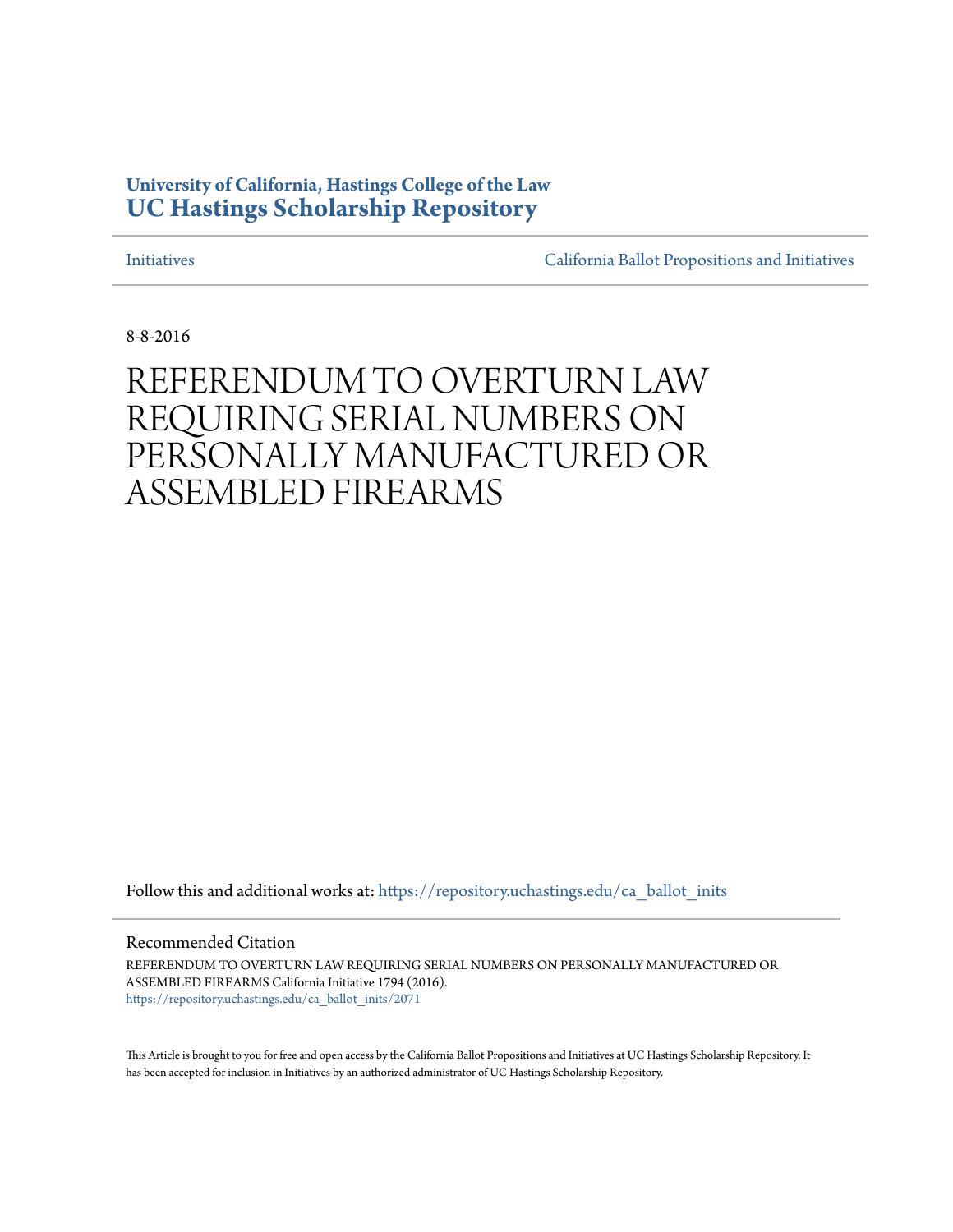

**AP16:107** 

**FOR IMMEDIATE RELEASE August 9, 2016 CONTACT: Lizette Mata (916) 653-6575** 

### **Proposed Referendum Enters Circulation**  *Referendum to Overturn Law Requiring Serial Numbers on Personally Manufactured or Assembled Firearms.*

**SACRAMENTO** – Secretary of State Alex Padilla announced the proponent of a new referendum may begin collecting petition signatures.

The Attorney General prepares the circulating title and summary that is required to appear on referendum petitions. Once completed, the Attorney General forwards the title and summary to the proponent and to the Secretary of State, and the referendum may be circulated for signatures. The Secretary of State provides calendar deadlines to the proponent and to county elections officials. The Attorney General's official title and summary for the measure is as follows:

**REFERENDUM TO OVERTURN LAW REQUIRING SERIAL NUMBERS ON PERSONALLY MANUFACTURED OR ASSEMBLED FIREARMS.** If signed by the required number of registered voters and timely filed with the Secretary of State, this petition will place on the statewide ballot a challenge to a state law previously approved by the Legislature and the Governor. The challenged law must then be approved by a majority of voters at the next statewide election to go into effect. The law would require persons who make their own firearms to undergo a Department of Justice background check and to place a serial number on all such firearms. (16-0010.)

The Secretary of State's tracking number for this measure is 1794 and the Attorney General's tracking number is 16-0010.

The proponent for the measure, Arthur Aguilar, must collect signatures of 365,880 registered voters (five percent of the total votes cast for governor in the November 2014 general election) in order to qualify it for the ballot. The proponent has 90 days from the date the bill is chaptered to request and receive a title and summary from the Attorney General, and gather petition signatures for the referendum. AB 857 (Chapter 60, Statutes of 2015-2016) was chaptered on July 22, 2016. The proponent has until October 20, 2016, to submit petition signatures to county election officials. The referendum proponent can be reached at [info@VetoGunmageddon.org.](mailto:info@VetoGunmageddon.org)

###

Follow the California Secretary of State on **[Twitter](https://twitter.com/CASOSvote)** and **[Facebook](https://www.facebook.com/CaliforniaSOS/)**.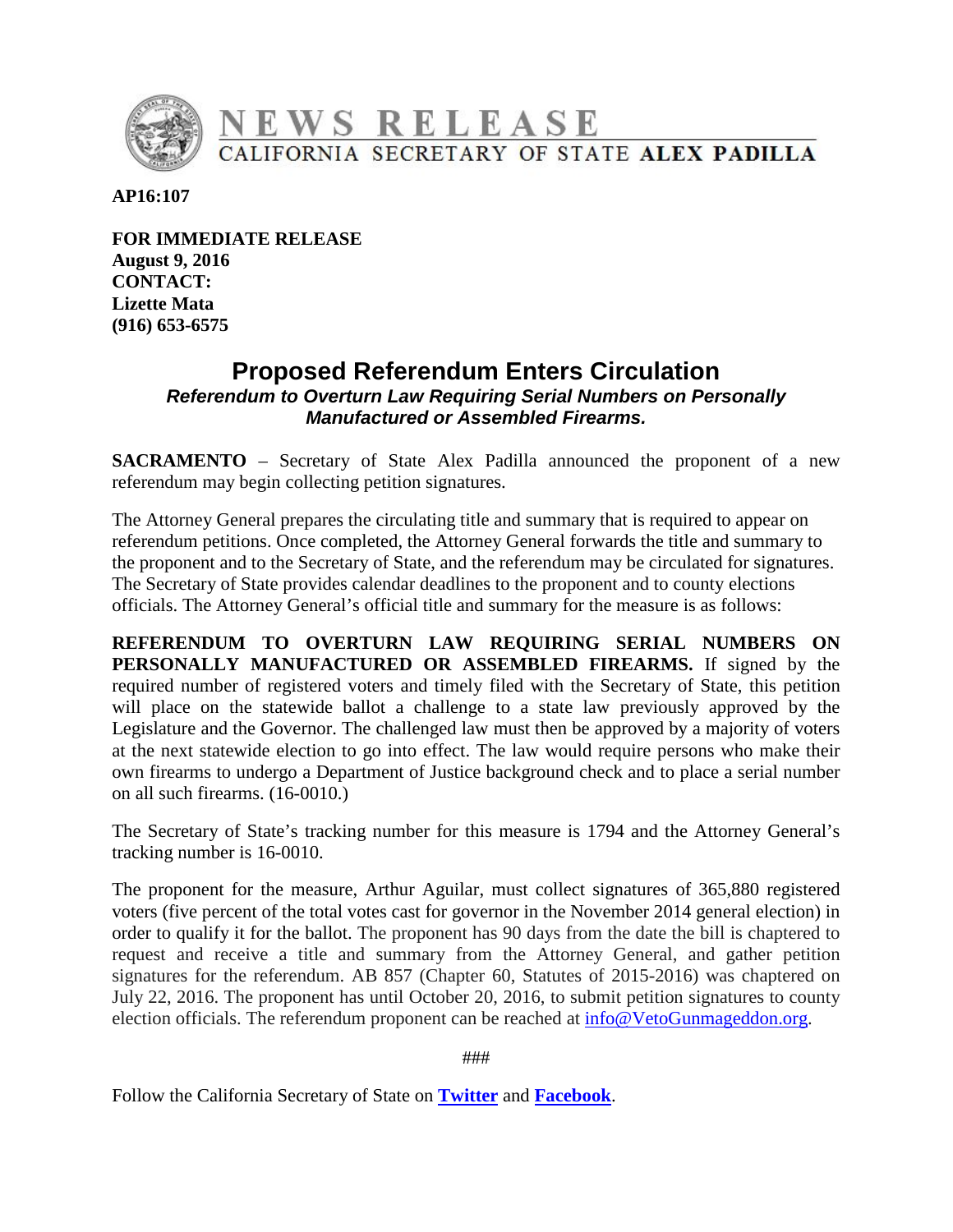16-0010

# **RECEIVED**

### **JUL ·2 7 2016**

lNlTIATIVE COORDINATOR ATTORNEY GENERAL'S OFFICE

VIA EXPRESS MAIL The Honorable Kamala D. Harris Attorney General 1300 I Street, 17<sup>th</sup> Floor, P.O. Box 944255 Sacramento, CA 95814

Attention: Emily Gargiulo, Initiative Coordinator

Re: Request for Title and Summary for Proposed Referendum (Assembly Bill No. 857)

Dear Ms. Harris:

July 26, 2016

Pursuant to Article II, Section 9, of the California Constitution, I hereby submit the attached proposed referendum ( veto referendum) and request a circulating title and summary for petitions to collect signatures from California voters. I have attached the complete text of the bill, which is Assembly Bill No. 857.

I, Arthur Aguilar, declare under penalty of perjury that I am a citizen of the United States, 18 years of age or older, and a resident of (Orange County), California." (Elec. Code, § 9001.) I, Arthur Aguilar, acknowledge that it is a misdemeanor under state law (Section 18650 of the Elections Code) to knowingly or willfully allow the signatures on an initiative petition to be used for any purpose other than qualification of the proposed measure for the ballot. I certify that I will not knowingly or willfully allow the signatures for this initiative to be used for any purpose other than qualification of the measure for the ballot." (Elec. Code, § 9608.)

My mailing address for purposes of this referendum is: 7668 El Camino Real Suite 104-627

 $_{d}$  CA 92009  $Carlsba<sup>d</sup>$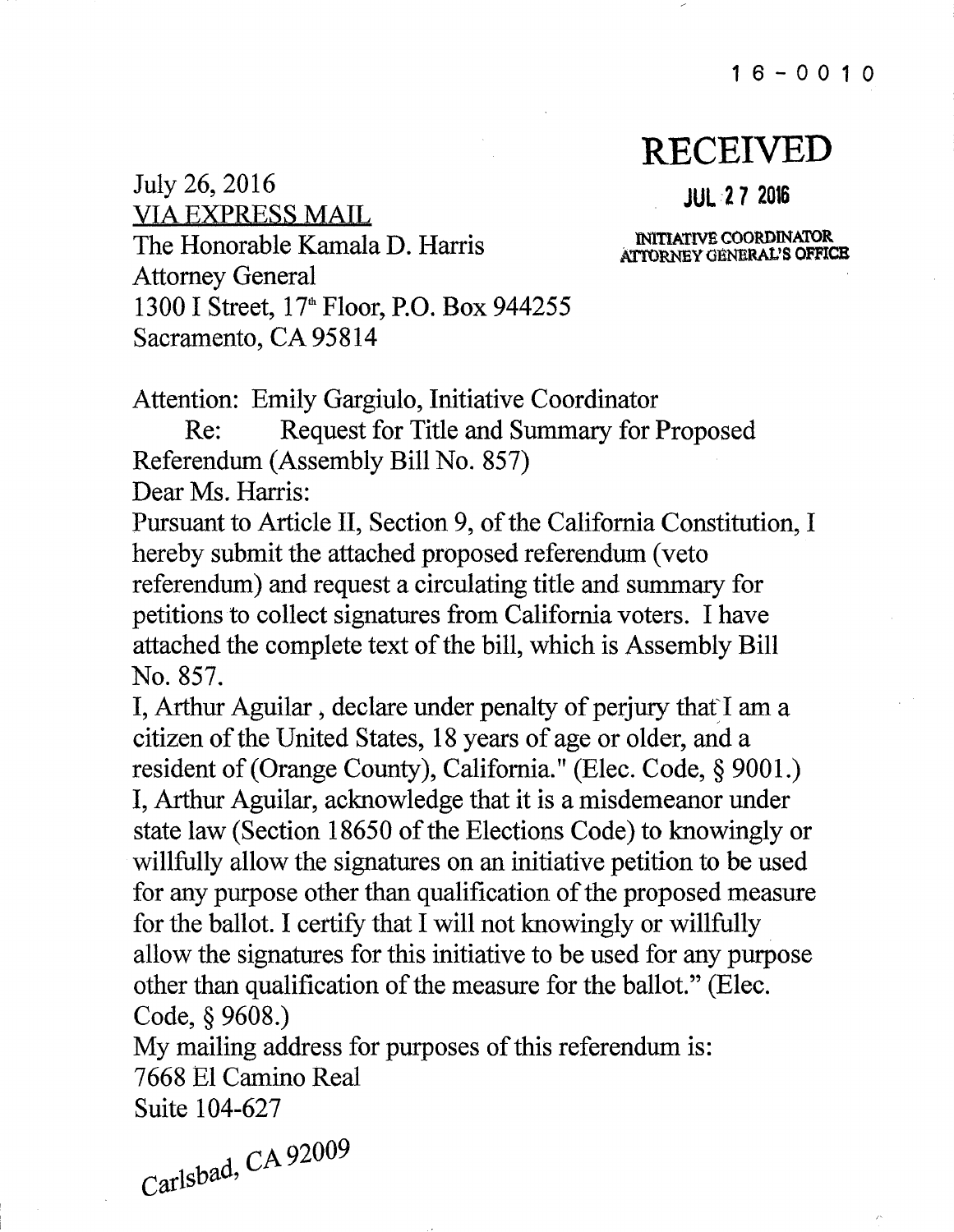# **1 6 - 0 0 1 Info@VetoGunmageddon.org**

**I have attached my personal registered voter address to letter. Sincerely,** 

Arthur Aguilar **Proponent enclosures** 

Arthur Aguilar

**Re: Request for Title and Summary for Proposed Referendum (Assembly Bill No. 857)** 

#### **Assembly Bill No. 857**

[Approved by Governor July 22, 2016. Filed with Secretary of State July 22, 2016.]

#### LEGISLATIVE COUNSEL'S DIGEST

#### AB 857, Cooper. Firearms: identifying information.

I I.,

Existing law authorizes the Department of Justice to assign a distinguishing number or mark of identification to any firearm whenever the firearm lacks a manufacturer's number or other mark ofidentification, or whenever the manufacturer's number or other mark ofidentification or distinguishing number or mark assigned by the department has been destroyed or obliterated. This bill would, commencing July 1, 2018, and subject to exceptions, require a person who manufactures or assembles a firearm to first apply to the department for a unique serial number or other identifying mark, as provided. The bill would, by January 1, 2019, and subject to exceptions, require any person who, as ofJuly l, 2018, owns a firearm that does not bear a serial number to likewise apply to the department for a unique serial number or other mark of identification. The bill would, except as provided, prohibit the sale or transfer of ownership of a firearm manufactured or assembled pursuant to these provisions. The bill would prohibit a person from aiding in the manufacture or assembly of a firearm by a person who is prohibited from possessing a firearm. The bill would make a violation ofthese provisions a misdemeanor. By creating a new crime, this bill would impose a state-mandated local program.

The bill would require the department to issue a serial number or other identifying mark to an applicant meeting specified criteria and would allow the department to charge a fee to recover its costs associated with assigning a distinguishing number or mark pursuant to the above provisions.

This bill would make a conforming change.

The California Constitution requires the state to reimburse local agencies and school districts for certain costs mandated by the state. Statutory provisions establish procedures for making that reimbursement.

This bill would provide that no reimbursement is required by this act for a specified reason.

DIGEST KEY

Vote: MAJORITY Appropriation: NO Fiscal Committee: YES Local Program: YES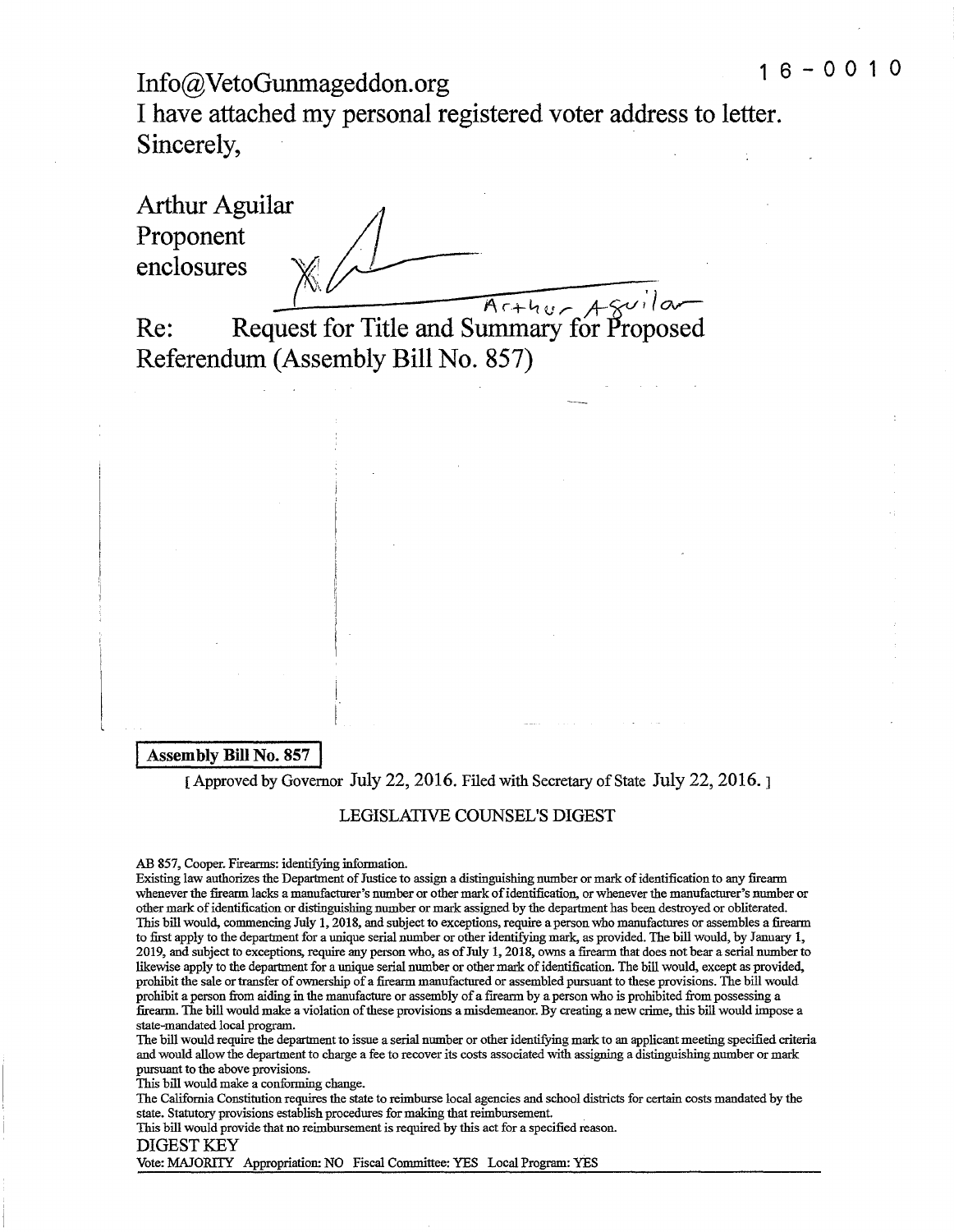### BILL TEXT THE PEOPLE OF THE STATE OF CALIFORNIA DO ENACT AS FOLLOWS:

### **SECTION 1.**

Section 11106 of the Penal Code is amended to read:

**11106.** 

(a) (1) In order to assist in the investigation of crime, the prosecution of civil actions by city attorneys pursuant to paragraph (3) of subdivision (b), the arrest and prosecution of criminals, and the recovery of lost, stolen, or found property, the Attorney General shall keep and properly file a complete record of all of the following:

(A) All copies of fingerprints.

(B) Copies of licenses to carry firearms issued pursuant to Section 26150, 26155, 26170, or 26215.

 $\overline{(C)}$  Information reported to the Department of Justice pursuant to Section 26225, 27875, 27920, 29180, or 29830.

 $(D)$  Dealers' records of sales of firearms.

(E) Reports provided pursuant to Article 1 ( commencing with Section 27500) ofChapter 4 ofDivision 6 ofTitle 4 ofPart 6, or pursuant to any provision listed in subdivision (a) of Section 16585.

(F) Forms provided pursuant to Section 12084, as that section read prior to being repealed on January 1, 2006.

 $(G)$  Reports provided pursuant to Article 1 (commencing with Section 26700) and Article 2 (commencing with Section 26800) of Chapter 2 of Division 6 of Title 4 of Part 6, that are not dealers' records of sales of firearms.

(H) Information provided pursuant to Section 28255.

 $(1)$  Reports of stolen, lost, found, pledged, or paymed property in any city or county of this state.

 $(2)$  The Attorney General shall, upon proper application therefor, furnish the information to the officers referred to in Section 11105.

(b) (1) The Attorney General shall permanently keep and properly :file and maintain all information reported to the Department of Justice pursuant to the following provisions as to firearms and maintain a registry thereof:

(A) Article 1 (commencing-with Section 26700) and Alticle 2 ( commencing with Section 26800) of Chapter 2 ofDivision 6 of Title 4 of Part 6.

(B) Article 1 (commencing with Section 27500) of Chapter 4 of Division 6 of Title 4 of Part 6.

(C) Chapter *5* (commencing with Section 28050) ofDivision 6 ofTitle 4 ofPart 6.

(D) Any provision listed in subdivision (a) of Section 16585.

(E) Former Section 12084.

(F) Section 28255.

(G) Section 29180.

(H) Any other law.

 $(2)$  The registry shall consist of all of the following:

(A) The name, address, identification of, place of birth (state or country), complete telephone number, occupation, sex, description, and all legal names and aliases ever used by the owner or person being loaned the particular firearm as listed on the information provided to the department on the Dealers' Record ofSale, the Law Enforcement Firearms Transfer (LEFT), as defined in former Section 12084, or reports made to the department pursuant to any provision listed in subdivision (a) of Section 16585, Section 28255 or 29180, or any other law.

(B) The name and address of, and other information about, any person (whether a dealer or a private party) from whom the owner acquired or the person being loaned the particular firearm and when the firearm was acquired or loaned as listed on the information provided to the department on the Dealers' Record of Sale, the LEFT, or reports made to the department pursuant to any provision listed in subdivision (a) of Section 16585 or any other law.

(C) Any waiting period exemption applicable to the transaction which resulted in the owner ofor the person being loaned the particular firearm acquiring or being loaned that firearm.

(D) The manufacturer's name ifstamped on the firearm, model name or number ifstamped on the firearm, and, if applicable, the serial number, other number (if more than one serial number is stamped on the firearm), caliber, type of firearm, if the firearm is new or used, barrel length, and color ofthe firearm, or, ifthe firearm is not a handgun and does not have a serial number or any identification number or mark assigned to it, that shall be noted.

(3) Information in the regisuy referred to in this subdivision shall, upon proper application therefor, be furnished to the officers referred to in Section 11105, to a city attorney prosecuting a civil action, solely for use in prosecuting that civil action and not for any other purpose, or to the person listed in the regisuy as the owner or person who is listed as being loaned the particular firearm.

(4) Ifany person is listed in the regisuy as the owner of a firearm through a Dealers' Record ofSale prior to 1979, and the person listed in the regisuy requests by letter that the Attorney General store and keep the record electronically, as well as in the record's existing photographic, photostatic, or nonerasable optically stored form, the Attorney General shall do so within three working days of receipt of the request. The Attorney General shall, in writing, and as soon as practicable, notify the person requesting electronic storage of the record that the request has been honored as required by this paragraph.

(c) (1) Ifthe conditions specified in paragraph (2) are met, any officer referred to in paragraphs (1) to (6), inclusive, of subdivision (b) of Section 11105 may disseminate the name of the subject of the record, the number of the firearms listed in the record, and the description of any firearm, including the make, model, and caliber, from the record relating to any firearm's sale, transfer, registration, or license record, or any information reported to the Department of Justice pursuant to any of the following: (A) Section 26225, 27875, or 27920.

(B) Article 1 (commencing with Section 26700) and Article 2 (commencing with Section 26800) of Chapter 2 of Division 6 of Title 4 of Part 6.

(C) Article 1 (commencing with Section 27500) of Chapter 4 of Division 6 of Title 4 of Part 6.

(D) Chapter 5 (commencing with Section 28050) of Division 6 of Title 4 of Part 6.

(E) Article 2 (commencing with Section 28150) of Chapter 6 of Division 6 of Title 4 of Part 6.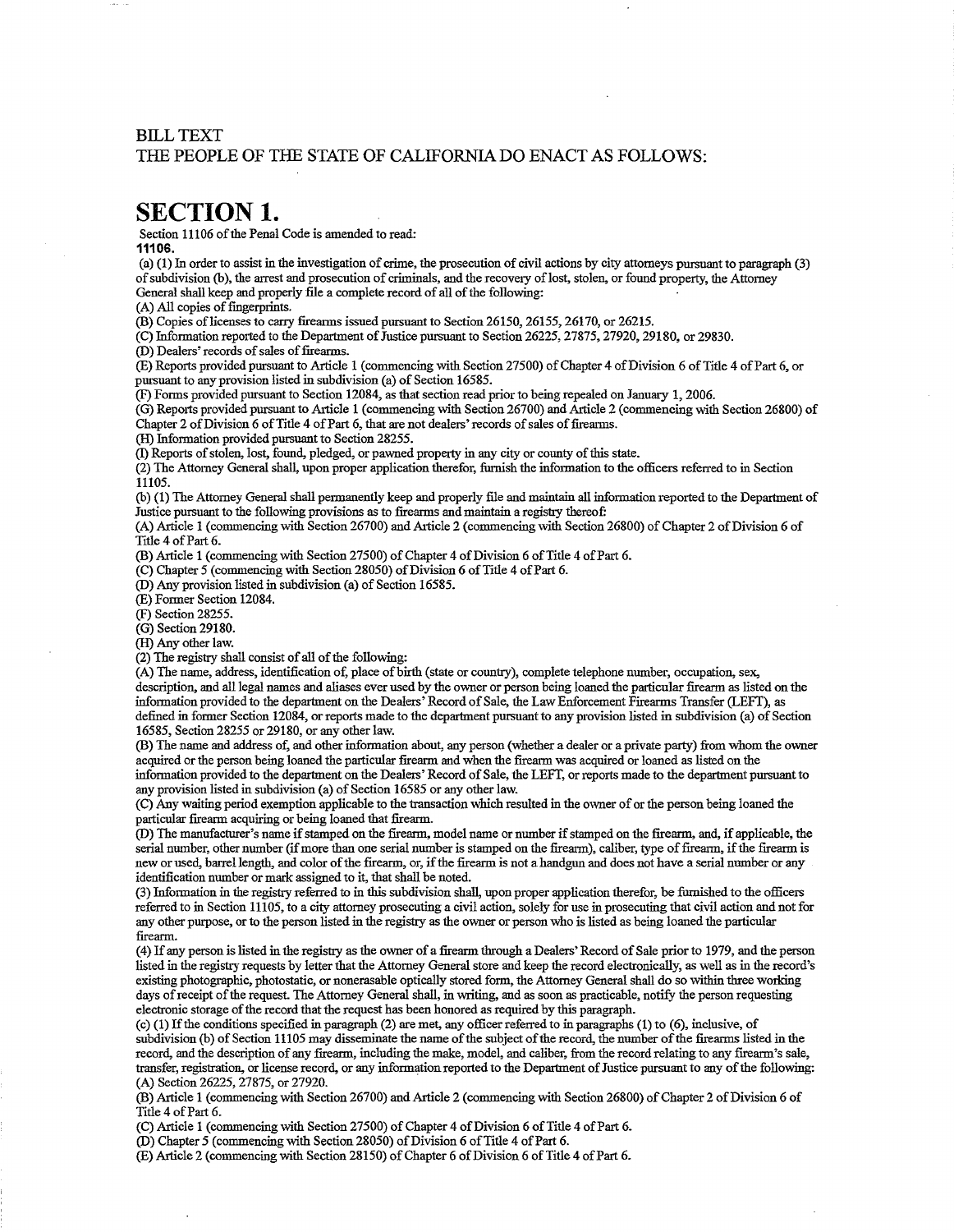(F) Article 5 (commencing with Section 30900) ofChapter 2 ofDivision 10 ofTitle 4 ofPart 6.

 $(G)$  Chapter 2 (commencing with Section 33850) of Division 11 of Title 4 of Part 6.

(H) Any provision listed in subdivision (a) of Section 16585.

(2) Information may be disseminated pursuant to paragraph (1) only if all of the following conditions are satisfied:

 $(A)$  The subject of the record has been arraigned for a crime in which the victim is a person described in subdivisions (a) to (f), inclusive, of Section 6211 of the Family Code and is being prosecuted or is serving a sentence for the crime, or the subject of the record is the subject of an emergency protective order, a temporary restraining order, or an order after hearing, which is in effect and has been issued by a family court under the Domestic Violence Protection Act set forth in Division 10 (commencing with Section 6200) of the Family Code.

(B) The information is disseminated only to the victim of the crime or to the person who has obtained the emergency protective order, the temporary restraining order, or the order after hearing issued by the family court.

(C) Whenever a law enforcement officer disseminates the information authorized by this subdivision, that officer or another officer assigned to the case shall immediately provide the victim ofthe crime with a ''Victims ofDomestic Violence" card, as specified in subparagraph  $(H)$  of paragraph  $(9)$  of subdivision  $(c)$  of Section 13701.

(3) The victim or person to whom information is disseminated pursuant to this subdivision may disclose it as he or she deems necessary to protect himself or herself or another person from bodily harm by the person who is the subject ofthe record.

# **SEC. 2.**

Section 16520 of the Penal Code is amended to read:

**16520.** 

(a) As used in this part, "firearm" means a device, designed to be used as a weapon, from which is expelled through a barrel, a projectile by the force of an explosion or other form of combustion.

(b) As used in the following provisions, "firearm" includes the frame or receiver of the weapon:

(1) Section 16550.

(2) Section 16730.

(3) Section 16960.

(4) Section 16990.

(5) Section 17070.

(6) Section 17310.

(7) Sections 26500 to 26588, inclusive.

 $(8)$  Sections 26600 to 27140, inclusive.

(9) Sections 27400 to 28000, inclusive.

(10) Section 28100.

 $(11)$  Sections 28400 to 28415, inclusive.

(12) Sections 29010 to 29150, inclusive.

(13) Section 29180.

(14) Sections 29610 to 29750, inclusive.

(15) Sections 29800 to 29905, inclusive.

(16) Sections 30150 to 30165, inclusive.

(17) Section 31615.

(18) Sections 31705 to 31830, inclusive.

(19) Sections 34355 to 34370, inclusive.

(20) Sections 8100, 8101, and 8103 ofthe Welfare and Institutions Code.

(c) As used in the following provisions, "firearm" also includes a rocket, rocket propelled projectile launcher, or similar device containing an explosive or incendiary material, whether or not the device is designed for emergency or distress signaling purposes:

(1) Section 16750.

(2) Subdivision (b) of Section 16840.

(3) Section 25400.

(4) Sections 25850 to 26025, inclusive.

(5) Subdivisions (a), (b), and (c) of Section 26030.

(6) Sections 26035 to 26055, inclusive.

(d) As used in the following provisions, "firearm" does not include an unloaded antique firearm:

 $(1)$  Subdivisions (a) and (c) of Section 16730.

(2) Section 16550.

(3) Section 16960.

(4) Section 17310.

(5) Chapter 6 (commencing with Section 26350) of Division 5 of Title 4.

 $(6)$  Chapter 7 (commencing with Section 26400) of Division 5 of Title 4.

(7) Sections 26500 to 26588, inclusive.

(8) Sections 26700 to 26915, inclusive.

(9) Section 27510.

(10) Section 27530.

(11) Section 27540.

(12) Section 27545.

(13) Sections 27555 to 27585, inclusive.

(14) Sections 29010 to 29150, inclusive.

(15) Section 25135.

(16) Section 29180.

(e) As used in Sections 34005 and 34010, "firearm" does not include a destructive device.

(f) As used in Sections 17280 and 24680, "firearm"has the same meaning as in Section 922 ofTitle 18 ofthe United States Code.

(g) As used in Sections 29010 to 29150, inclusive, "firearm" includes the unfinished frame or receiver of a weapon that can be ..... • **1 ••11** *r* **• 1 1•.•** *r r* **• 'I ,** *r* •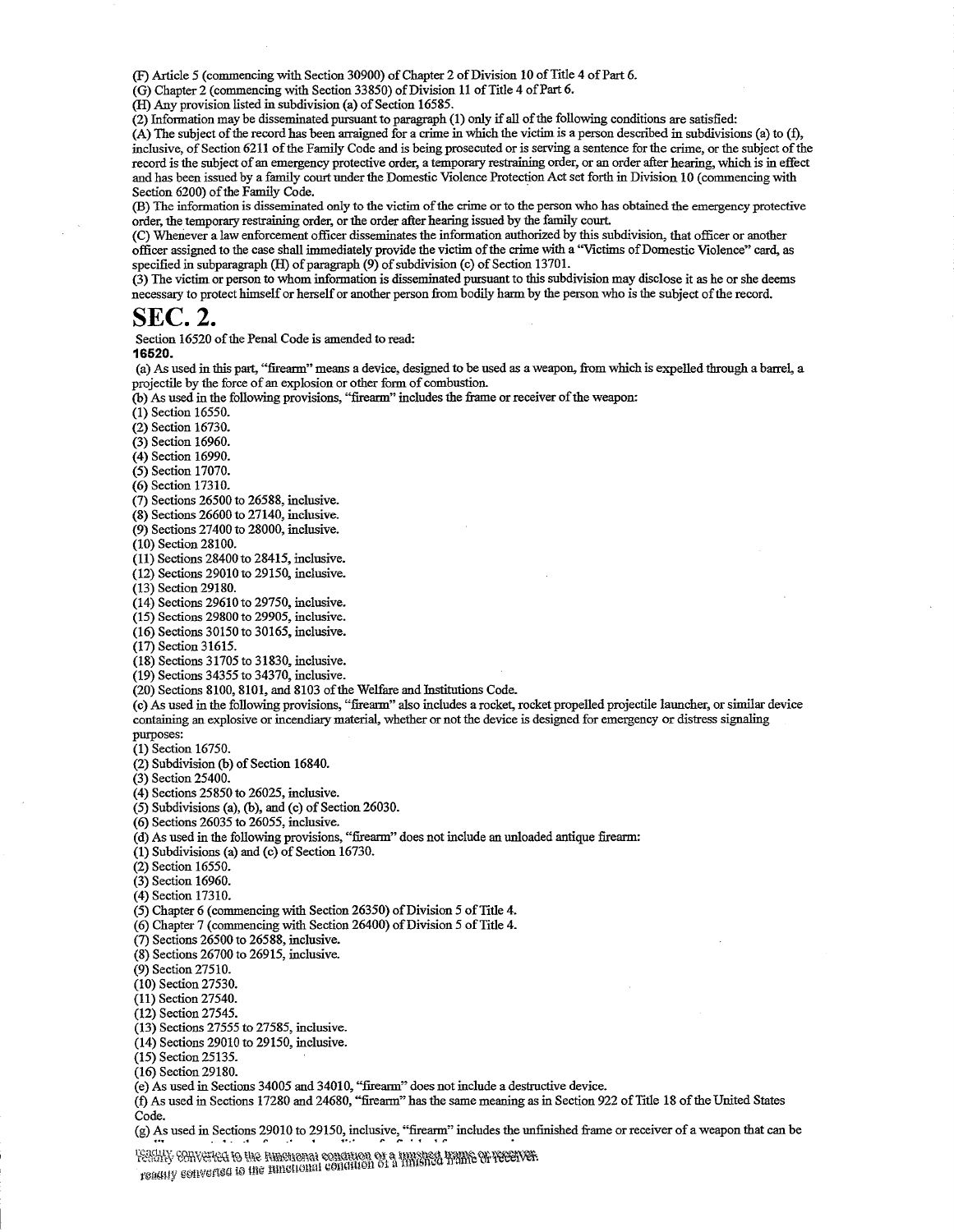## **SEC. 3.**

Section 23910 of the Penal Code is amended to read: **23910.** 

The Department of Justice, upon request, may assign a distinguishing number or mark of identification to any firearm whenever the firearm lacks a manufacturer's number or other mark ofidentification. Whenever the manufacturer's number or other mark of identification or a distinguishing number or mark assigned by the department has been destroyed or obliterated, the Department of Justice, upon request, shall assign a distinguishing number or mark of identification to any firearm in accordance with Section 29182.

# **SEC. 4.**

Chapter 3 (commencing with Section 29180) is added to Division 7 of Title 4 of Part 6 of the Penal Code, to read:

CHAPTER 3. Assembly of Firearms

#### **29180.**

(a) For purposes ofthis chapter, "manufacturing" or "assembling" a firearm means to fabricate or construct a firearm, or to fit together the component parts of a firearm to construct a firearm.

(b) Commencing July 1, 2018, prior to manufacturing or assembling a firearm, a person manufacturing or assembling the firearm shall do all of the following:

(1) Apply to the Department ofJustice for a unique serial number or other mark ofidentification pursuant to Section 29182. (2) (A) Within 10 days ofmanufacturing or assembling a firearm in accordance with paragraph (1), the unique serial number or other mark of identification provided by the department shall be engraved or permanently affixed to the firearm in a manner that meets or exceeds the requirements imposed on licensed importers and licensed manufacturers of firearms pursuant to subsection (i) of Section 923 ofTitle 18 ofthe United States Code and regulations issued pursuant thereto.

(B) If the firearm is manufactured or assembled from polymer plastic, 3.7 ounces of material type 17-4 PH stainless steel shall be embedded within the plastic upon fabrication or construction with the unique serial number engraved or otherwise permanently affixed in a manner that meets or exceeds the requirements imposed on licensed importers and licensed manufacturers offirearms pursuant to subsection (i) of Section 923 of Title 18 of the United States Code and regulations issued pursuant thereto.

(3) After the serial number provided by the department is engraved or otherwise permanently affixed to the firearm, the person shall notify the department ofthat fact in a manner and within a time period specified by the department, and with sufficient information to identify the owner ofthe firearm, the unique serial number or mark ofidentification provided by the department, and the firearm in a manner prescribed by the department.

(c) By January 1, 2019, any person who, as of July 1, 2018, owns a firearm that does not bear a serial number assigned to it pursuant to either Section 23910 or pursuant to Chapter 44 (commencing with Section 921) ofPart 1 ofTitle 18 ofthe United States Code and the regulations issued pursuant thereto, shall do all of the following:

(1) Apply to the Department of Justice for a unique serial number or other mark of identification pursuant to Section 29182.  $(2)$  Within 10 days of receiving a unique serial number or other mark of identification from the department, the unique serial number or other mark of identification provided by the department shall be engraved or permanently affixed to the firearm in accordance with regulations prescribed by the department pursuant to Section 29182 and in a manner that meets or exceeds the requirements imposed on licensed importers and licensed manufacturers of firearms pursuant to subsection (i) of Section 923 of Title 18 of the United States Code and regulations issued pursuant thereto.

(3) After the serial number provided by the department is engraved or otherwise permanently affixed to the firearm, the person shall notify the department ofthat fact in a manner and within a time period specified by the department, and with sufficient information to identify the owner of the firearm, the unique serial number or mark of identification provided by the department, and the firearm in a manner prescribed by the department.

(d) (1) The sale or transfer of ownership of a firearm manufactured or assembled pursuant to this section is prohibited.

(2) Paragraph (1) shall not apply to the transfer, surrender, or sale of a firearm to a law enforcement agency.

(3) Any firearms sun·endered, transferred, or sold to a local law enforcement agency pursuant to paragraph (2) shall be destroyed as provided in Section 18005.

(4) Sections 26500 and 27545, and subdivision (a) of Section 31615, shall not apply to the transfer, sale, or surrender offirearms to a law enforcement agency pursuant to paragraph (2).

(e) A person, corporation, or firm shall not knowingly allow, facilitate, aid, or abet the manufacture or assembling of a firearm pursuant to this section by a person who is within any of the classes identified by Chapter 2 (commencing with Section 29800) or Chapter 3 (commencing with Section 29900) of Division 9 of this code, or Section 8100 or 8103 of the Welfare and Institutions Code.

(f) Ifthe firearm is a handgun, a violation ofthis section is punishable by imprisonment in a county jail not to exceed one year, or by a fine not to exceed one thousand dollars (\$1,000), or by both that fine and imprisonment. For all other firearms, a violation of this section is punishable by imprisonment in a county jail not to exceed six months, or by a fine not to exceed one thousand dollars (\$1,000), or by both that fine and imprisonment. Each firearm found to be in violation ofthis section constitutes a distinct and separate offense. This section does not preclude prosecution under any other law providing for a greater penalty. **29181.** 

Section 29180 does not apply to or affect any of the following:

(a) A firearm that has a serial number assigned to it pursuant to either Section 23910 or pursuant to Chapter 44 (commencing with Section 921) of Part 1 of Title 18 of the United States Code and the regulations issued pursuant thereto.

(b) A firearm made or assembled prior to December 16, 1968, that is not a handgun.

(c) A firearm which was entered into the centralized registry set forth in Section 11106 prior to July 1, 2018, as being owned by a specific individual or entity if that firearm has assigned to it a distinguishing number or mark of identification to that firearm by virtue of the department accepting entry of that firearm into the centralized registry.

(d) A firearm that has a serial number assigned to it pursuant to Chapter 53 ofTitle 26 ofthe United States Code and the regulations issued pursuant thereto.

(e) A firearm that is a curio or relic, or an antique firearm, as those terms are defined in Section 479.11 ofTitle 27 ofthe Code of Federal Regulations.

**29182.** 

(a) (1) The Department ofJustice shall accept applications from, and shall grant applications in the form ofserial numbers pursuant to Section 23910 to, persons who wish to manufacture or assemble firearms pursuant to subdivision (b) of Section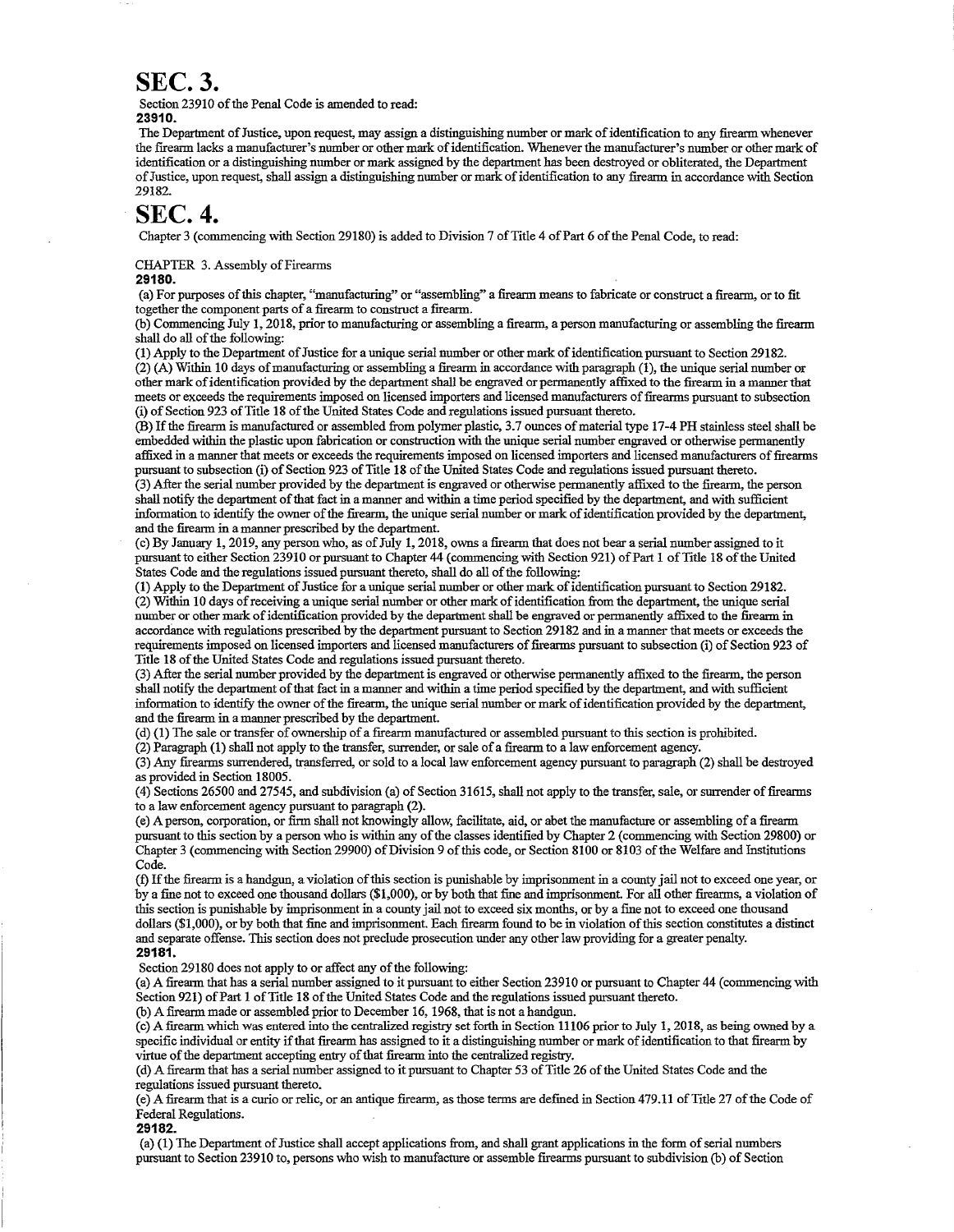29180.

(2) The Department of Justice shall accept applications from, and shall grant applications in the form of serial numbers pursuant to Section 23910 to, persons who wish to own a firearm described in subdivision (c) of Section 29180.

(b) An application made pursuant to subdivision (a) shall only be granted by the department if the applicant does all of the following:

(1) For each transaction, completes a personal firearms eligibility check, demonstrating that the applicant is not prohibited by state or federal law from possessing, receiving, owning, or purchasing a firearm.

(2) Presents proof of age and identity as specified in Section 16400. The applicant shall be 18 years of age or older to obtain a unique serial number or mark of identification for a firearm that is not a handgun, and shall be 21 years of age or older to obtain a unique serial number or mark of identification for a handgun.

(3) Provides a description ofthe firearm that he or she owns or intends to manufacture or assemble, in a manner prescn'bed by the department.

(4) Has a valid firearm safety certificate or handgun safety certificate.

(c) The department shall inform applicants who are denied an application of the reasons for the denial in writing.

(d) All applications shall be granted or denied within 15 calendar days ofthe receipt ofthe application by the department.

(e) This chapter does not authorize a person to manufacture, assemble, or possess a weapon prohibited under Section 16590, an assault weapon as defmed in Section 30510 or 30515, a machinegun as defined in Section 16880, a .50 BMG rifle as defined in Section 30530, or a destructive device as defined in Section 16460.

(f) The department shall adopt regulations to administer this chapter.

**29183.** 

The Department of Justice may charge an applicant a fee for each distinguishing number or mark it issues in an amount sufficient to reimburse it for the actual costs associated with assigning a distinguishing number or mark to a firearm pursuant to Sections 29180 and 29182 and for conducting a personal firearms eligibility check pursuant to paragraph (1) of subdivision (b) of Section 29182. All money received pursuant to this section shall be deposited in the Dealers' Record of Sale Special Account of the General Fund, to be available upon appropriation by the Legislature. **29184.** 

The Department of Justice shall maintain and make available upon request information concerning both of the following: (a) The number of serial numbers issued pursuant to Section 29182.

 $(b)$  The number of arrests for violations of Section 29180.

# **SEC. 5.**

Section 30105 of the Penal Code is amended to read:

**30106.** 

(a) An individual may request that the Department of Justice perform a firearms eligibility check for that individual. The applicant requesting the eligibility check shall provide the personal information required by Section 28160 or 28165, as applicable, but not any information regarding any firearm, to the department, in an application specified by the department. (b) The department shall charge a fee oftwenty dollars (\$20) for perfonning the eligibility check authorized by this section, but not to exceed the actual processing costs of the department. After the department establishes fees sufficient to reimburse the department for processing costs, fees charged may increase at a rate not to exceed the legislatively approved cost-of-living adjustment for the department's budget or as otherwise increased through the Budget Act.

(c) An applicant for the eligibility check pursuant to subdivision (a) shall complete the application, have it notarized by any licensed California Notary Public, and submit it by mail to the department.

(d) Upon receipt of a notarized application and fee, the department shall do all ofthe following:

(1) Examine its records, and the records it is authorized to request from the State Department ofState Hospitals pursuant to Section 8104 of the Welfare and Institutions Code, to determine if the purchaser is prohibited by state or federal law from possessing, receiving, owning, or purchasing a firearm.

(2) Notify the applicant by mail ofits detennination ofwhether the applicant is prohibited by state or federal law from possessing, receiving, owning, or purchasing a firearm. The department's notification shall state either "eligible to possess firearms as ofthe date the check was completed" or "ineligible to possess firearms as ofthe date the check was completed." (e) Ifthe department determines that the information submitted to it in the application contains any blank spaces, or inaccurate, illegible, or incomplete information, preventing identification of the applicant, or if the required fee is not submitted, the department shall not be required to perform the frrearms eligibility check.

(f) The department shall make applications to conduct a firearms eligibility check as described in this section available to licensed firearms dealers and on the department's Internet Web site.

 $(g)$  The department shall be immune from any liability arising out of the performance of the firearms eligibility check, or any reliance upon the fireanns eligibility check.

(h) Except as provided in Sections 29180 and 29182, a person or agency shall not require or request an individual to obtain a firearms eligibility check or notification of a firearms eligibility check pursuant to this section. A violation ofthis subdivision is a misdemeanor.

(i) The department shall include on the application specified in subdivision (a) and the notification of eligibility specified in subdivision (d) the following statements:

"No person or agency may require or request an individual to obtain a firearms eligibility check or notification offirearms eligibility check pursuant to Section 30105 of the Penal Code. A violation of these provisions is a misdemeanor."

"Ifthe applicant for a firearms eligibility check purchases, transfers, or receives a firearm through a licensed dealer as required by law, a waiting period and background check are both required."

# **SEC. 6.**

No reimbursement is required by this act pursuant to Section 6 of Article XIII B of the California Constitution because the only costs that may be incurred by a local agency or school district will be incurred because this act creates a new crime orinfraction,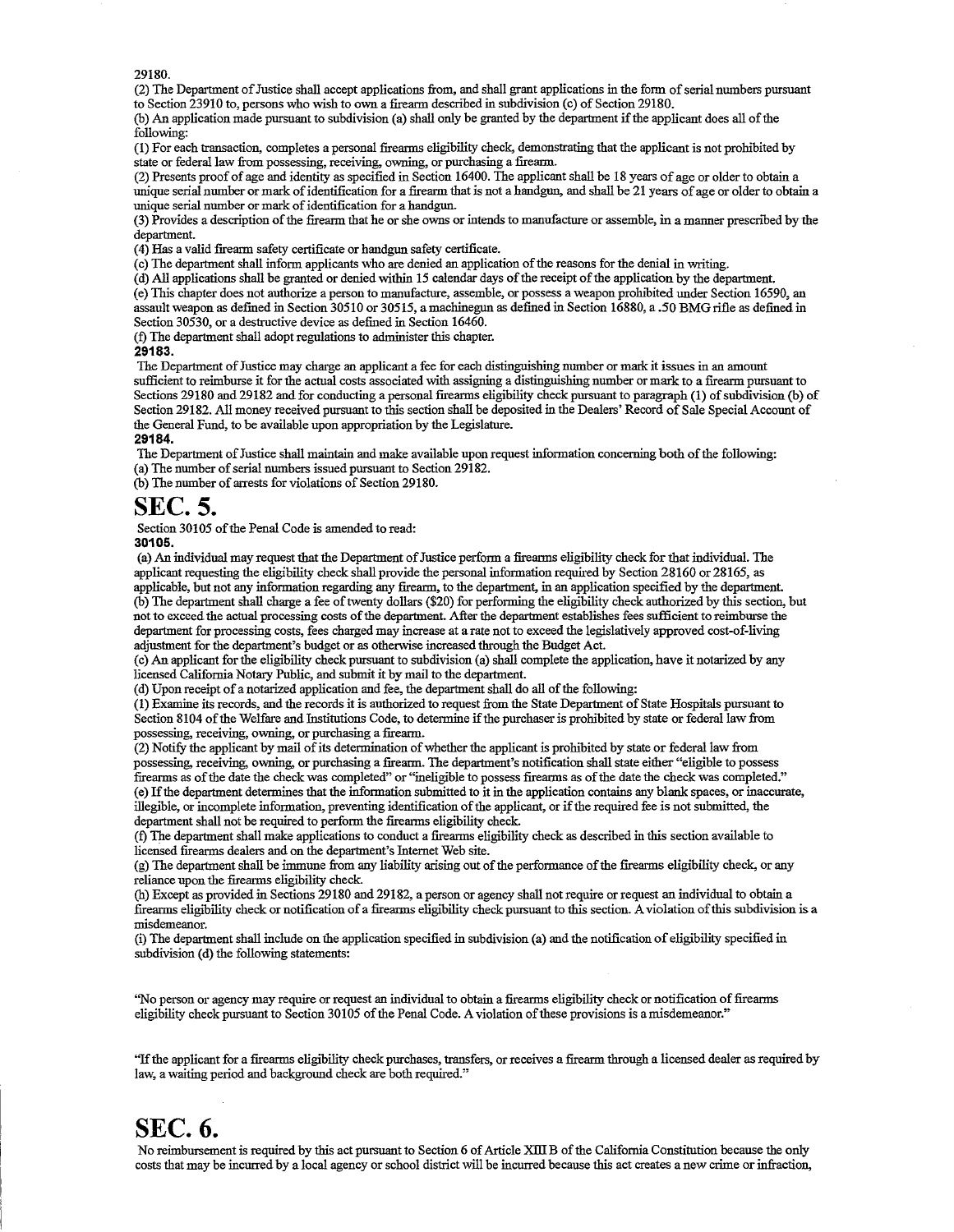eliminates a crime or infraction, or changes the penalty for a crime or infraction, within the meaning of Section 17556 of the Government Code, or changes the definition of a crime within the meaning of Section 6 of Article XIII B of the California Constitution.

 $\ddot{\phantom{a}}$ 

 $\bar{L}$ 

 $\bar{\mathcal{A}}$ 



 $\bar{z}$ 

 $\sim$ 

. . . .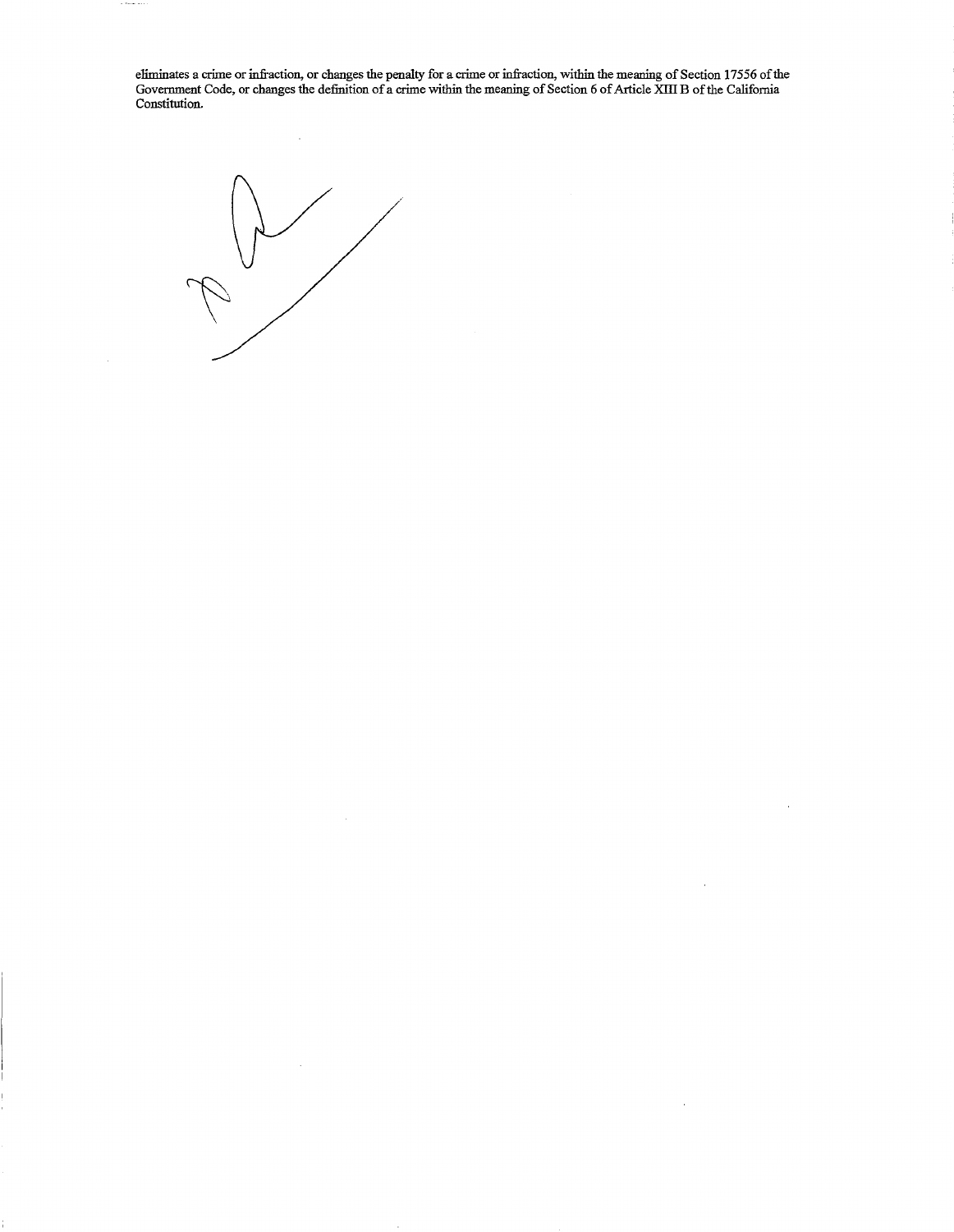The Attorney General of California has prepared the following title and summary of the chief purpose and points of the proposed measure:

### **REFERENDUM TO OVERTURN LAW REQUIRING SERIAL NUMBERS ON**

**PERSONALLY MANUFACTURED OR ASSEMBLED FIREARMS.** If signed by the required number of registered voters and timely filed with the Secretary of State, this petition will place on the statewide ballot a challenge to a state law previously approved by the Legislature and the Governor. The challenged law must then be approved by a majority of voters at the next statewide election to go into effect. The law would require persons who make their own firearms to undergo a Department of Justice background check and to place a serial number on all such firearms. (16-0010.)